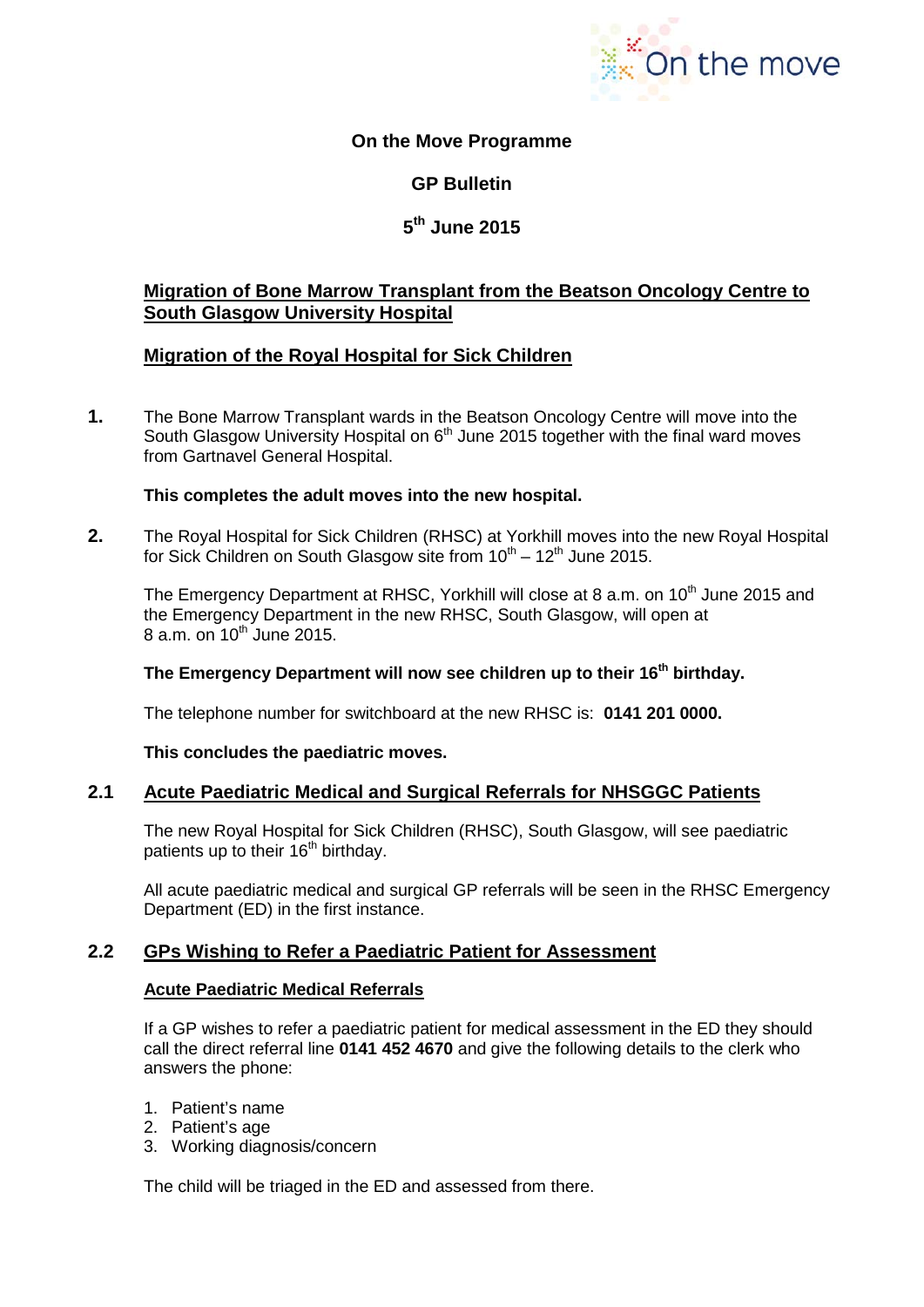## **Acute Paediatric Surgical Referrals**

If a GP wishes to refer a paediatric patient for surgical assessment in the ED they should call the direct referral line **0141 452 4670** and give the following details to the clerk who answers the phone:

- 1. Patient's name
- 2. Patient's age
- 3. Working diagnosis/concern

The child will be triaged in the ED and assessed from there.

Please ensure that the patient fasts (unless there is any contraindication) from the time of referral, in case they do require surgery.

This referral pathway **does not** include surgical specialty paediatric patients - ENT / Maxillofacial / Neurosurgery / Ophthalmology / Orthopaedics / Plastic Surgery. These patients should be referred to the appropriate on-call paediatric surgical specialty doctor via the RHSC South Glasgow switchboard **0141 201 0000**.

## **2.3 GPs Seeking Advice**

### **GP seeking advice regarding a paediatric medical patient:**

If a GP wishes to speak to a middle grade paediatric doctor for medical advice, they should contact the RHSC South Glasgow switchboard **0141 201 0000** and ask to speak to the paediatric medical registrar on-call.

#### **GP seeking advice regarding a paediatric surgical patient:**

If a GP wishes to speak to a middle grade paediatric surgeon for surgical advice, they should contact the RHSC South Glasgow switchboard **0141 201 0000** and ask to speak to the paediatric surgical registrar on-call.

If the patient is outwith the NHSGGC health board area (e.g. Lanarkshire) then the child should be referred to the paediatric team at their local district general hospital (DGH) where they should be initially assessed. If, following review, the paediatric team at the local DGH feel the child requires referral for a paediatric surgical opinion at RHSC they will arrange referral.

Advice regarding paediatric surgical referrals from outwith the NHSGGC health board area can still be sought from the RHSC paediatric surgical registrar on-call who can assess whether a case needs urgent transfer to RHSC, or can be seen by the paediatric team at the local DGH first.

# **2.4 Royal Alexandra Hospital (RAH) Paisley**

## **GPs Wishing to Refer a Paediatric Patient for Assessment**

## **Acute Paediatric Medical Referrals**

If a GP wishes to refer a paediatric patient to the RAH for assessment by the paediatric medical team, they should call the direct referral line **0141 314 6027** and give the following details to the clerk who answers the phone: